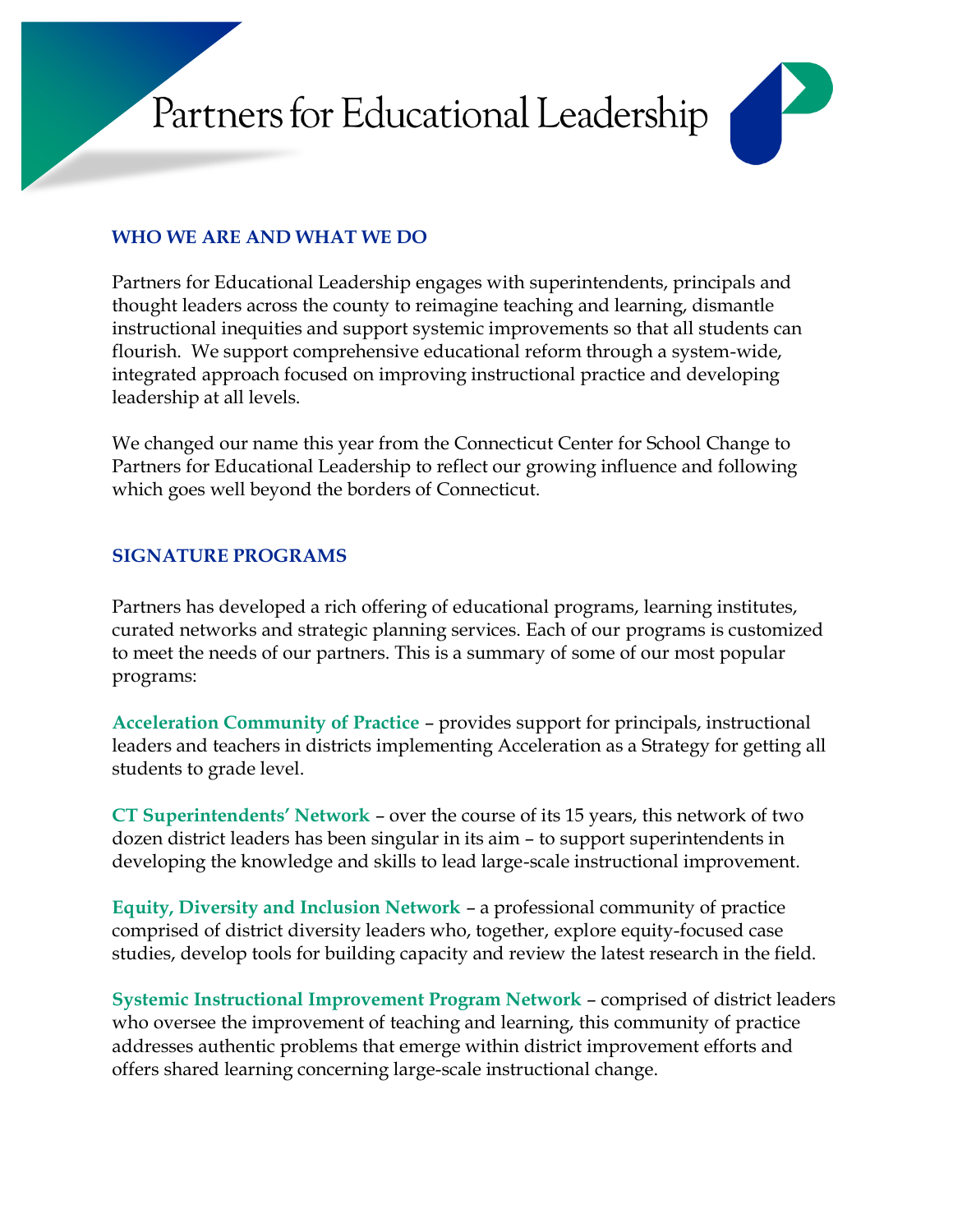

**Strategic Planning Services** – Partners engages with district and school teams in strategy-development processes designed to create plans worthy of high aspirations for all students – with guidance on implementation, communication and measurement.

**Instructional Rounds** – a protocol-driven process crafted in collaboration with the Harvard Graduate School of Education that focuses on the instructional core – the interaction between students and teachers around content identified by the school leadership team.

**High Quality Instruction** *Live* – is Partners' answer to the challenge of defining and demonstrating high quality instruction. HQI*Live* is a one-week summer immersion course in math for 20 students, taught by a master teacher with 20 teacher/observers. The course in videotaped for post analysis and codification of best teaching practices.

**Parents Supporting Educational Excellence – a 13-session training program focused on** parent leadership in education, created in partnership with the Connecticut Commission on Children. The program provides parents, grandparents and guardians with the skills, tools and understandings they need to become change agents and active partners in education.

## **PUBLICATIONS AND BLOGS**

We regularly share our insights, observations and experiences from the field in blogs, publications and books. Here is a sampling:



**The Partners Blog** is written primarily by Partners' executive director Richard Lemons. Through these letters, Richard shares resources, tools, and research relevant to leading organizations, prompting large-scale instructional improvement and disrupting inequity.

**The Coaching Letter** is written by Isobel Stevenson, Director of Organizational Learning at Partners. Isobel has extensive experience as both a leader and a coach. The Coaching Letter's perspective is that leaders could be a bit

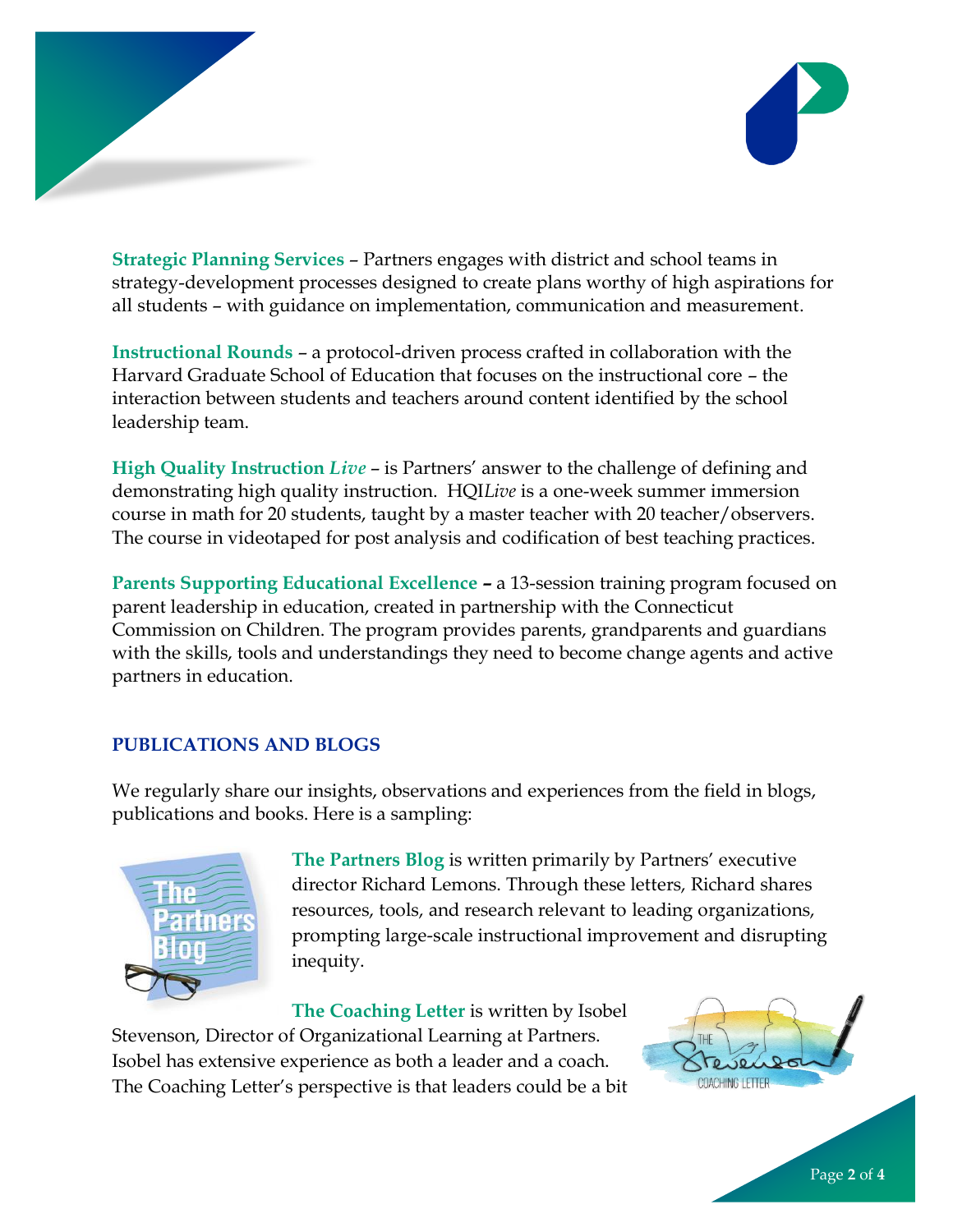

more successful if they thought and acted more like coaches, and coaches could be a bit more successful if they thought and acted more like leaders.



Isobel Stevenson has also recently co-authored a highly acclaimed book, *The Strategic Playbook for Educational Leaders*, with Jennie Weiner, an Associate Professor of Educational Leadership at the University of Connecticut. This resource provides leaders with a concrete framework for a strategic improvement plan, helping educators link the "principles" to "processes" of planning.

### **CORE BELIEFS**

Our work is founded on this set of core beliefs which pervade and inform our work:

*Equity* – Disrupting systemic inequities requires inclusive, culturally responsive and high-quality teaching and learning within institutions committed to anti-racism.

*Excellence* – Districts, schools and classrooms improve when educators aspire for bold improvements and reimagine what is possible for students.

*Teaching and Learning* – teaching and learning within the classroom is the primary vehicle for transforming the educational experience of students.

*Leadership* – leadership from the top and throughout the organization is essential for large-scale improvement.

*Systems* – large-scale improvement requires redesigning the interconnected networks of education so they are aligned, coherent, anti-racist, and intentional.

*Coherence* **–** large-scale improvement requires district leaders to recognize the interdependence of strategy, alignment, systems, and organizational culture; we strive to help people in the system experience the work as unified and connected.

*Sustainability*-meaningful change requires leaders to proactively and intentionally develop systems and structures with breadth, depth, and flexibility to sustain the improvement efforts over time.